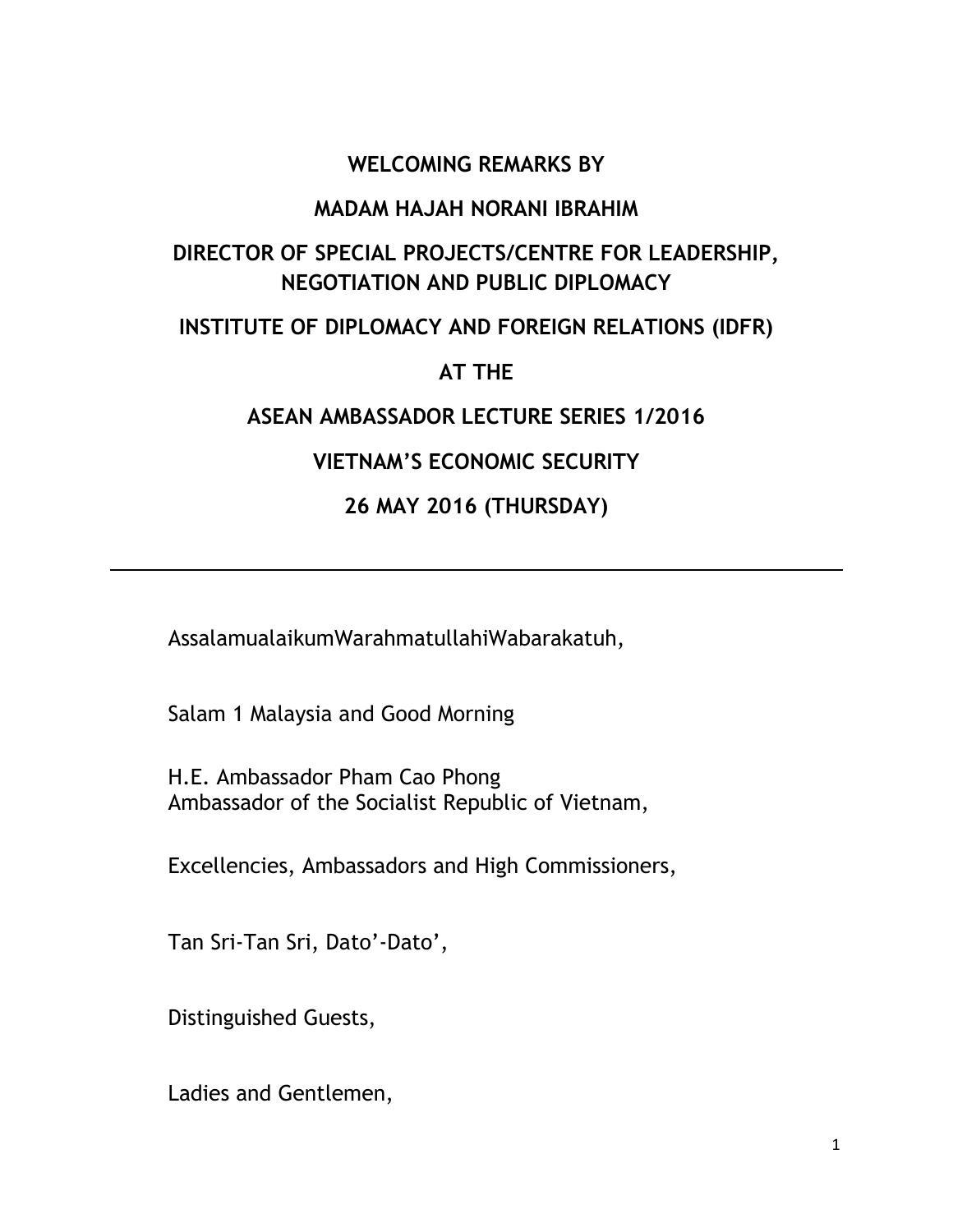On behalf of IDFR and the Ministry of Foreign Affairs, Malaysia, I would like to welcome all of you to today's lecture. It is indeed an honour and privilege to welcome H.E. Pham Cao Phong to IDFR and to listen to his thoughts on "Vietnam's Economic Security".

For the information of all present, as part of the ASEAN Ambassador Lecture Series, we have invited Ambassadors from The Philippines, Indonesia, Singapore and will be inviting Ambassadors from other ASEAN countries to share their thoughts on important topics relating to their respective countries and ASEAN.

Your Excellencies, Ladies and Gentlemen,

Malaysia and Vietnam has established diplomatic relations on 30 March 1973 and both countries celebrated the 40<sup>th</sup> anniversary of the establishment of bilateral relations in 2013. Relations between the two countries have been strong and friendly all these years.

Relations are underscored by the rapid expansion of trade and economic cooperation, investments to and from both countries, frequent exchanges of visits between government leaders and officials, the business communities as well as people to people contact.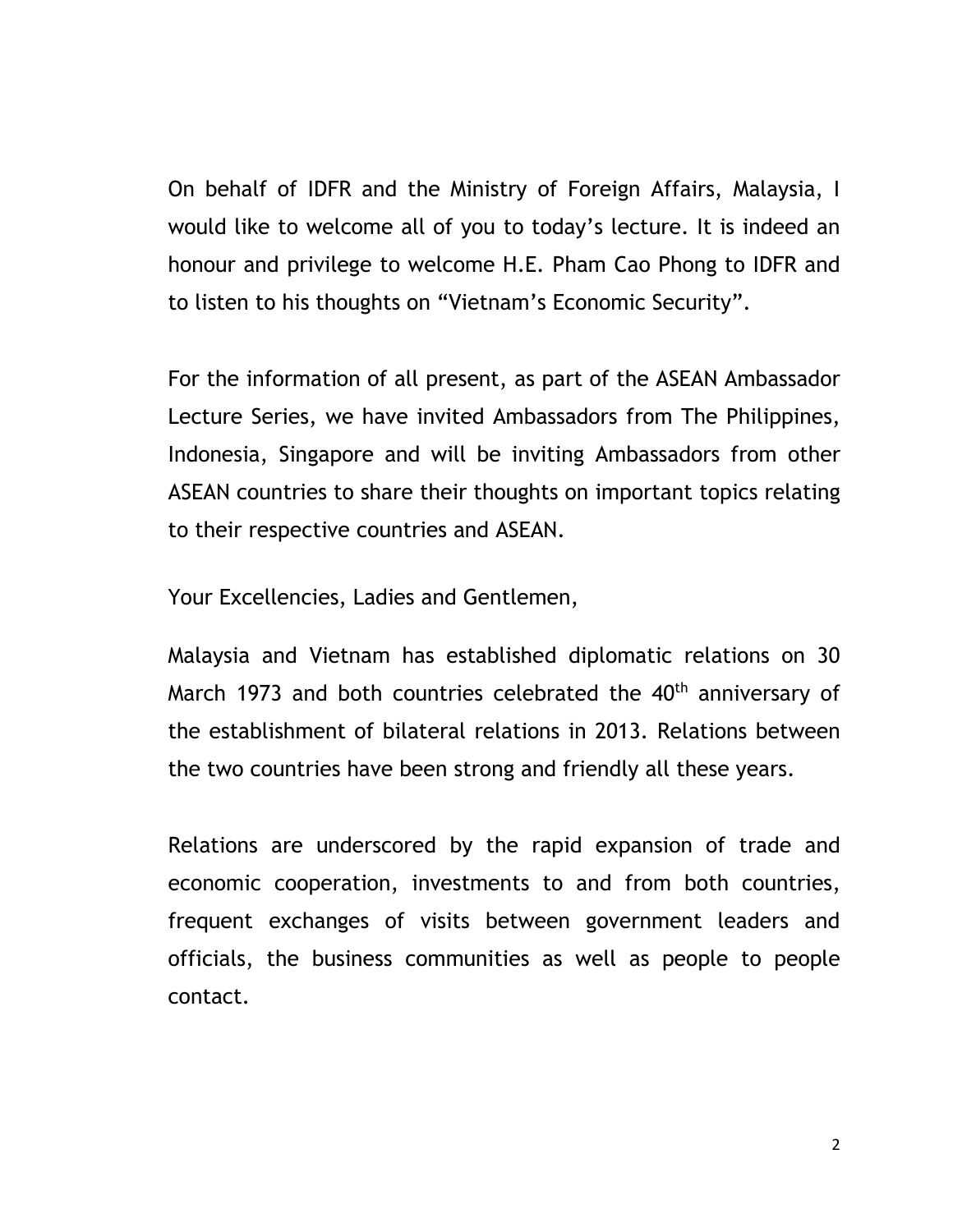Your Excellencies, Ladies and Gentlemen,

The trade volume between the two countries totaled USD1.4 billion in 2015. While the amount is already significant, I believe we have good potential for greater trade expansion. Prominent Malaysian companies operating in Vietnam include Petronas, Maybank, Public Bank, Gamuda Berhad, Parkson Corporation SB, Malaysian Flour Mills SB, Malaya Glass, Faber Labuan SB, Berjaya Land Berhad and Northern Eight SB.

Among ASEAN Members State, Vietnam have consistently been Malaysia's 4th largest trading partner, export destination and source of imports from 2012 to 2014.

Your Excellencies, Ladies and Gentlemen,

In this regard, Malaysia seeks to work more closely with our ASEAN neighbours towards becoming a community, united, living in peace, prosperity and stability. I must add that, realizing the ASEAN community is an on-going task and it will not end. We thus hope for more support and cooperation from Vietnam in this regard.

Your Excellencies, Ladies and Gentlemen,

I am sure we can learn a lot from H.E. on how Malaysia and Vietnam can move forward together on bilateral, regional and international fronts.